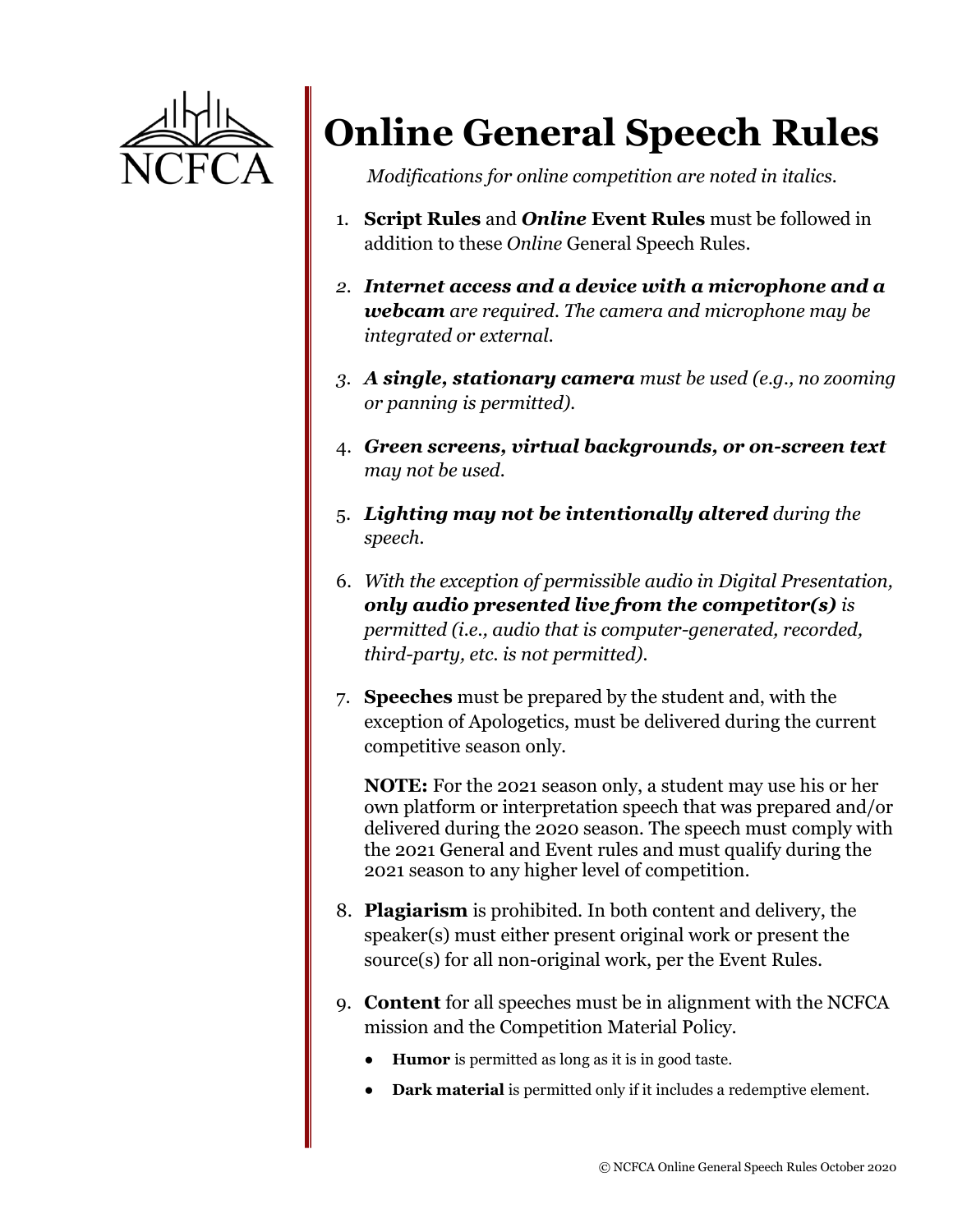- **Potentially intense or sensitive speeches** must always be preceded by the verbal disclaimer, "This speech contains potentially intense or sensitive material."
- **Vulgarity** is never acceptable. Vulgarity includes explicit or implied language or gestures which are inappropriate, obscene, or profane.
- **Opinions contrary to those of the judge** may be expressed.
- 10. **Gymnastics** are not permitted. Gymnastics include acrobatictype blocking such as flips, cartwheels, leapfrogging, etc.
- 11. **Only feet** are permitted to intentionally touch the floor at any time in all speech events except Biblical Thematic.
- 12. **Costumes** are not permitted. Costumes include any item(s) worn in addition to the speaker's tournament attire.
- 13. **Lecterns** may not be used.
- 14. *Other individuals may be present during the speech but may not be visible on screen. Audience interaction (laughing, applause, prompting, etc.) is prohibited.*
- 15. **Requesting participation from audience members, including judges,** is not permitted.
- 16. **A pre-show** is not permitted. A pre-show refers to rehearsed blocking, synchronized movement, or additional performance prior to the beginning of the submitted, scripted speech.
- 17. *Competitors may choose to stand or sit at a desk or table while presenting but may not alternate between the two positions.*
	- a. *For platform and limited preparation speeches, a minimum of the competitor's head and shoulders must be visible throughout the speech.*
	- b. *For interpretation speeches, a minimum of the competitor's head and shoulders must be visible at the beginning and end of an interpretation speech. Some portion of the speaker must remain visible throughout the speech.*

## 18. **A timepiece must be provided by each speaker for all speech events.**

a. **The timepiece must** display minutes and seconds and have an audible alarm.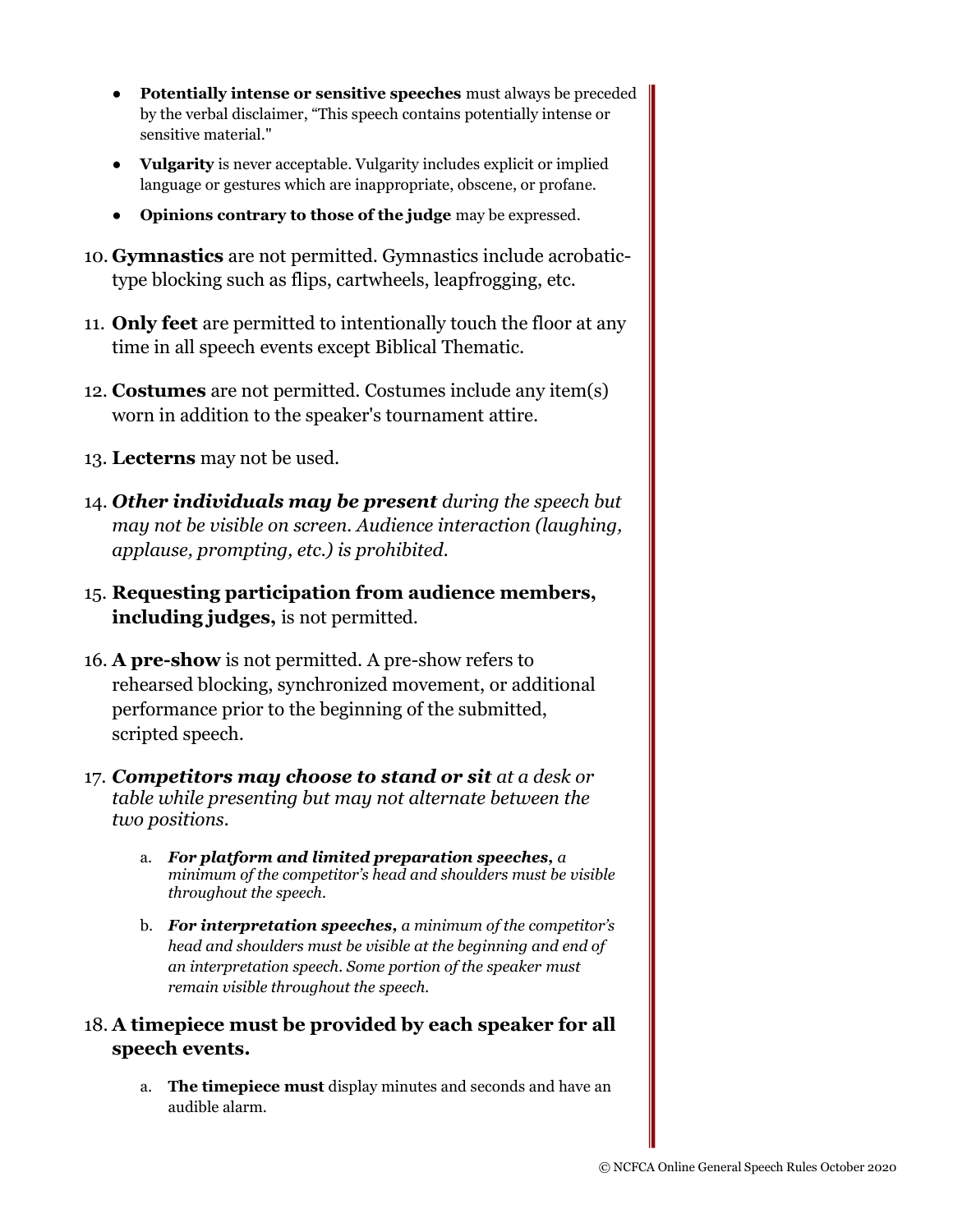- i. For platform and interpretation events, the timepiece must have functionality to count up.
- ii. For limited preparation events, the timepiece must have functionality to both count up and count down.
- b. **The speaker is responsible** for timing both the speech and preparation time, as applicable.
	- i. **For preparation time in Apologetics and Impromptu,** the speaker will set the timepiece to count down for the designated time, show it to the Head Judge for confirmation, and then start it immediately upon *clicking to view the topics*.
	- ii. *For preparation time in Extemporaneous, the speaker will set the timepiece to count down for the designated time and start it immediately upon clicking to view the topics at the assigned draw time.*
	- iii. **For speech time** *in all events***,** the timepiece must be set to count up *and the* speaker *will start the timepiece at the beginning of the speech.* At the conclusion of the speech, the speaker will stop the timepiece and show it to the judges to record the exact time displayed on the timepiece.
- c. **Exceeding the maximum speech time** by more than 15 seconds for any speech category will result in a four-rank penalty at all levels of competition.
	- i. **Speech time** begins when the speaker starts the timepiece and ends when the speaker stops the timepiece.
	- ii. **The prescribed penalty** will be applied by tournament administration and should not be reflected in the judge's original rank.
- 19. **Scripts** for all platform and interpretation events must be submitted electronically prior to competition for each tournament per the Script Rules.
	- a. **The submitted script** must be followed during all competition rounds.
	- *b. Any script or notes used during a speech must be visible to the judges.*
	- c. **Script or note use**, with the exception of Biblical Thematic, will result in a four-rank penalty at any tournament other than a Regional or National Championship.
		- i. **The prescribed penalty** will be applied by tournament administration and should not be reflected in the judge's original rank.
		- ii. **Script or note use** at a Regional or National Championship will result in disqualification from the event.